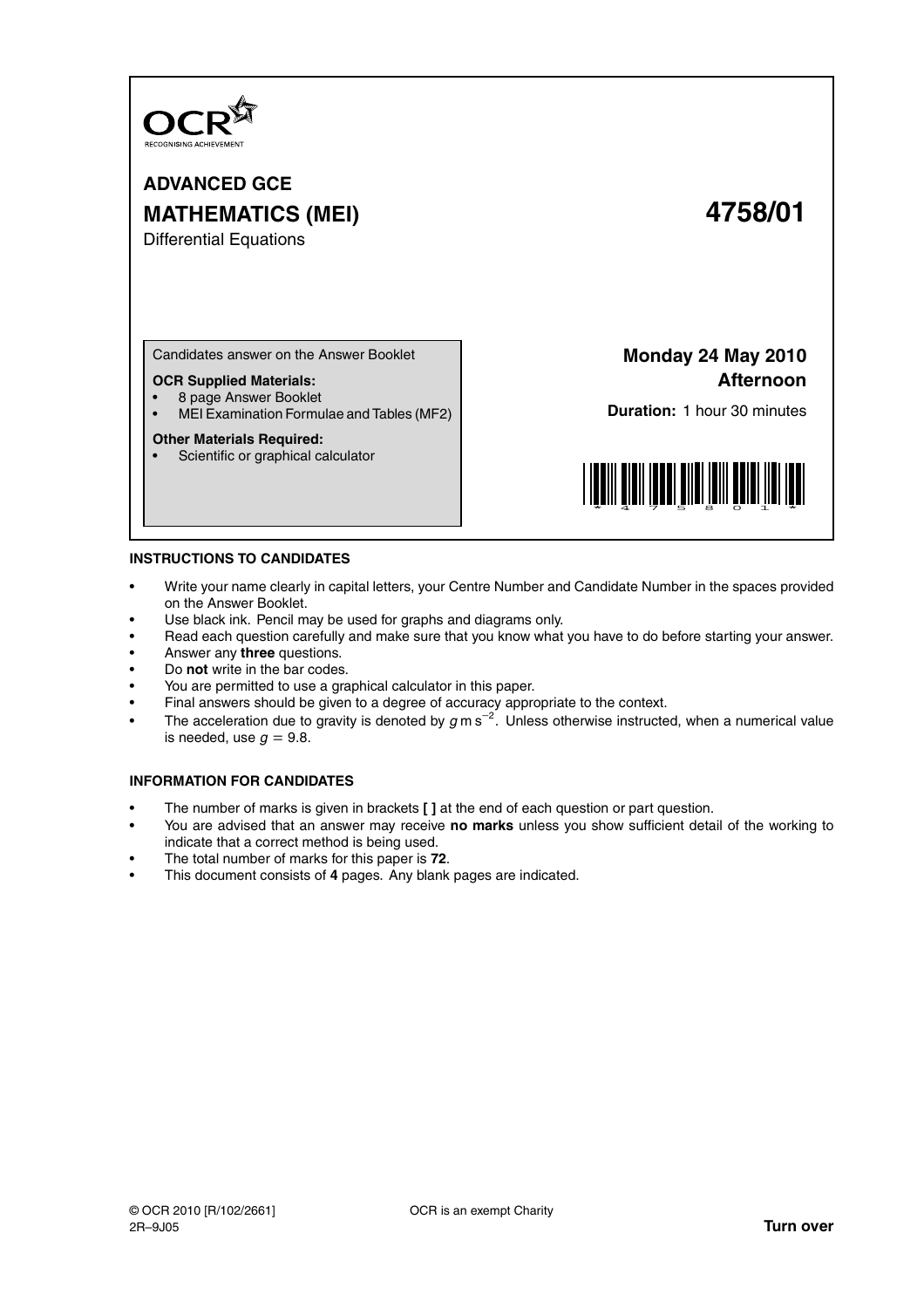**1** The equation of a curve in the *x*-*y* plane satisfies the differential equation

$$
\frac{\mathrm{d}^2 y}{\mathrm{d}x^2} + 4\frac{\mathrm{d}y}{\mathrm{d}x} + 8y = 32x^2.
$$

**(i)** Find the general solution. **[10]**

The curve has a minimum point at the origin.

- **(ii)** Find the equation of the curve. **[4]**
- **(iii)** Describe how the curve behaves for large negative values of *x*. **[2]**
- **(iv)** Write down an approximate expression for *y*, valid for large positive values of *x*. **[1]**
- **(v)** Sketch the curve. **[3]**
- **(vi)** Use the differential equation to show that any stationary point below the *x*-axis must be a minimum. **[4]**
- **2 (a) (i)** Find the general solution of

$$
\frac{\mathrm{d}y}{\mathrm{d}t} + 2y = e^{-2t}.\tag{6}
$$

**(ii)** Find the solution of

$$
\frac{\mathrm{d}z}{\mathrm{d}t} + 2z = y,
$$

where *y* is the general solution found in part (i), subject to the conditions that  $z = 1$  and  $\frac{dz}{z}$  $\frac{dz}{dt} = 0$  when  $t = 0$ . [7]

**(b)** The differential equation

$$
\frac{\mathrm{d}x}{\mathrm{d}t} + 2x = \sin t
$$

is to be solved.

**(i)** Find the complementary function and a particular integral. Hence state the general solution.

**[6]**

- **(ii)** Find the solution that satisfies the condition  $\frac{dx}{dt} = 0$  when  $t = 0$ . [3]
- **(iii)** Find approximate bounds between which *x* varies for large positive values of *t*. **[2]**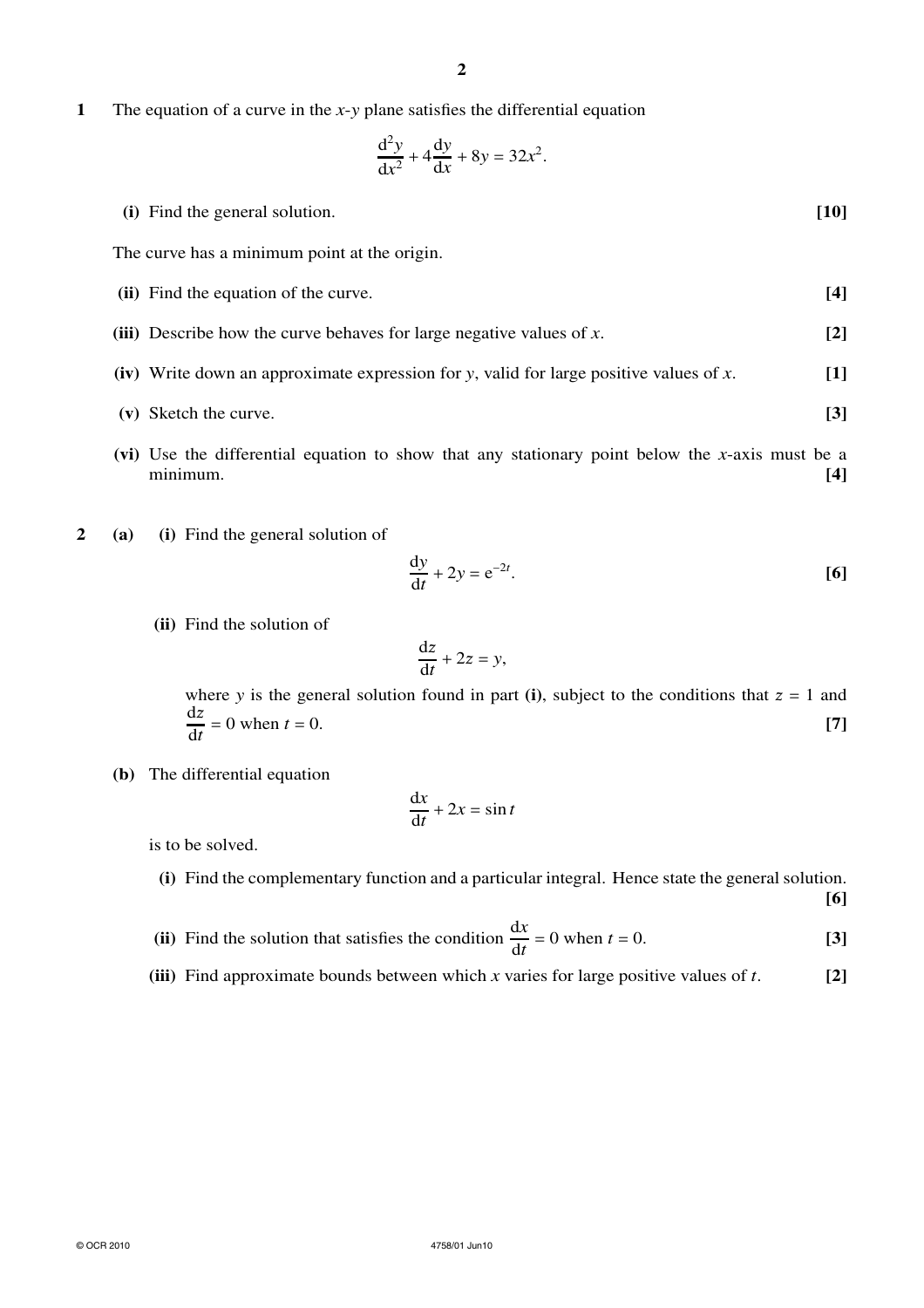- **3** Water is leaking from a small hole near the base of a tank. The height of the surface of the water above the hole is *y* m at time *t* minutes.
	- **(i)** Consider first a cylindrical tank. The height of the water is modelled by the differential equation

d*y*  $\frac{dy}{dt} = -k\sqrt{y},$ 

where  $k$  is a positive constant. The height of water is initially 1 m and after 2 minutes it is 0.81 m.

Find *y* in terms of *t*, stating the range of values of *t* for which the solution is valid. Sketch the solution curve. **[10]**

**(ii)** Now consider water leaking from a conical tank. The height of the water is modelled by the differential equation

$$
\pi y^2 \frac{\mathrm{d}y}{\mathrm{d}t} = -0.4\sqrt{y}.
$$

Find how long it takes the height to decrease from 1 m to 0.81 m. **[5]**

**(iii)** Now consider water leaking from a spherical tank. The height of the water is modelled by the differential equation

$$
\pi(ay - y^2)\frac{\mathrm{d}y}{\mathrm{d}t} = -0.4\sqrt{y},
$$

where *a* is the diameter of the sphere.

This equation is to be solved by Euler's method. The algorithm is given by  $t_{r+1} = t_r + h$ ,  $y_{r+1} = y_r + h\dot{y}_r$ . The diameter is 2 m and initially the height is 1 m.

Use a step length of 0.1 to estimate the height after 0.2 minutes. **[5]**

**(iv)** For any tank, the velocity of the water leaving the hole is proportional to the square root of the height of the surface of the water above the hole.

By considering the rate of change of the volume of water, derive the differential equation

$$
\frac{\mathrm{d}y}{\mathrm{d}t} = -k\sqrt{y}
$$

for the cylindrical tank in part **(i)**. **[4]**

# **[Question 4 is printed overleaf.]**